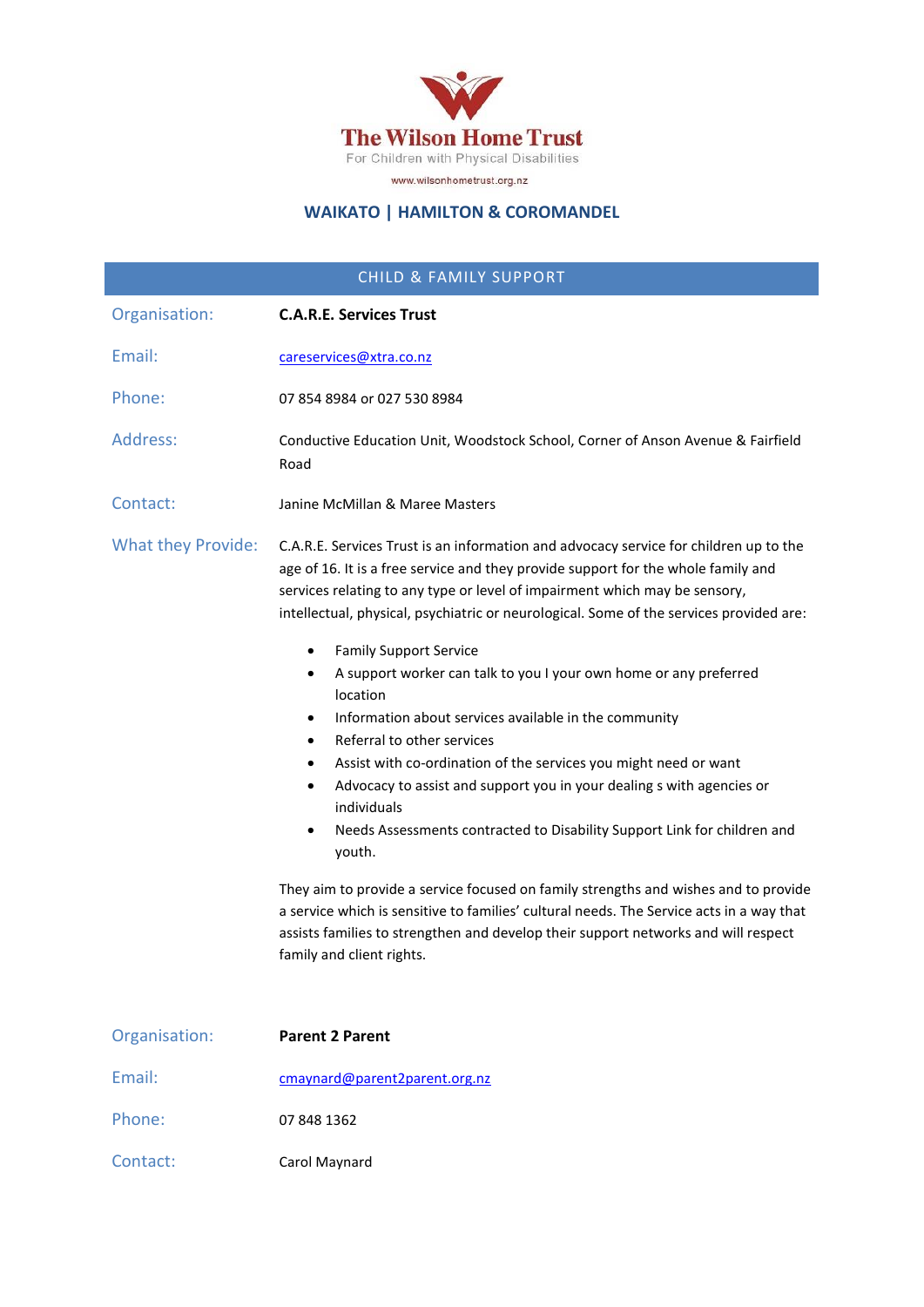### **CHILD & FAMILY SUPPORT | Continued …**

Website: [www.parent2parent.org.nz](http://www.parent2parent.org.nz/) What they Provide: Their core services are connecting parents with Support Parents and providing research and information, they also offer nationwide programmes and workshops. Their main role is at government level, advocating for better lives for children with disabilities and their families.

| Organisation:             | <b>CCS Disability Action</b>                                                                                                                                                                                                                                                                                                                      |
|---------------------------|---------------------------------------------------------------------------------------------------------------------------------------------------------------------------------------------------------------------------------------------------------------------------------------------------------------------------------------------------|
| Email:                    | hoi.lee@ccsdisabilityaction.org.nz                                                                                                                                                                                                                                                                                                                |
| Phone:                    | 07 853 9761                                                                                                                                                                                                                                                                                                                                       |
| Cellphone:                | 027 226 2233                                                                                                                                                                                                                                                                                                                                      |
| Contact:                  | Hoi Lee - Team Leader - Children & Family Support Co-ordinator                                                                                                                                                                                                                                                                                    |
| Website:                  | www.ccsdisabilityaction.org.nz                                                                                                                                                                                                                                                                                                                    |
| <b>What they Provide:</b> | They offer a range of support services for disabled people and their family and<br>whanau. Working with people of all ages and stages across New Zealand. They also<br>issue Mobility Parking Permits and administer the Total Mobility Scheme, which<br>offers those with mobility impairments a discount on normal taxi fee's (usually<br>50%). |
| Grants/Funding:           | <b>Jubilee Trust</b>                                                                                                                                                                                                                                                                                                                              |
| Organisation:             | Waikids - Waikato Child & Youth Health (Waikato DHB)                                                                                                                                                                                                                                                                                              |
| Email:                    | info@waikatodhb.health.nz                                                                                                                                                                                                                                                                                                                         |
| Phone:                    | 07 839 8899                                                                                                                                                                                                                                                                                                                                       |
| Facebook:                 | www.Facebook.com/waikids                                                                                                                                                                                                                                                                                                                          |
| Website:                  | www.waikatodhb.health.nz/waikids                                                                                                                                                                                                                                                                                                                  |
| <b>What they Provide:</b> | Child and youth health is a unique approach that integrates all the services into one                                                                                                                                                                                                                                                             |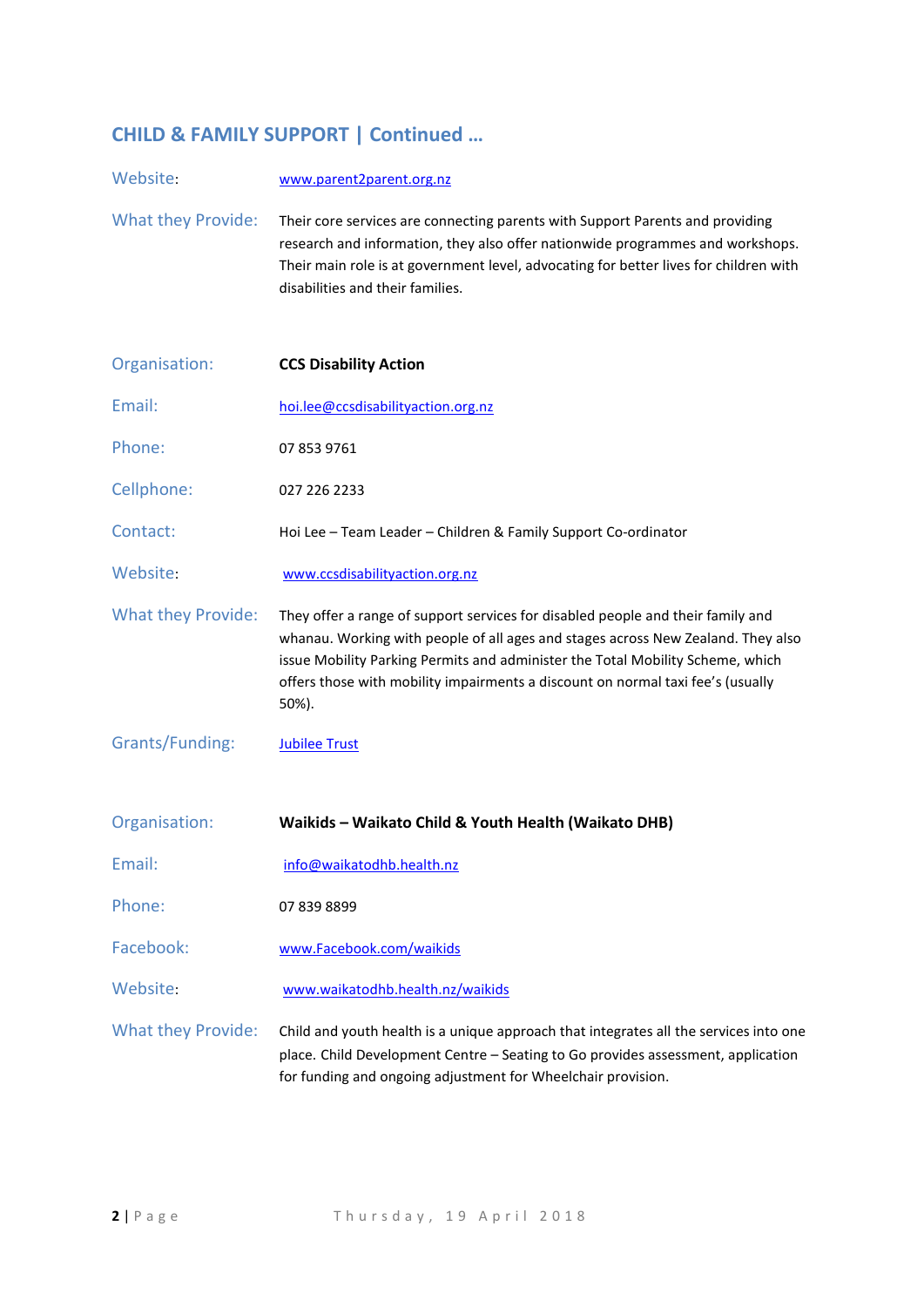## **CHILD & FAMILY SUPPORT | Continued …**

| Organisation:      | Disability Support Link   NASC - Disability - Children & Adults                                                                                                                                                                                                                                           |
|--------------------|-----------------------------------------------------------------------------------------------------------------------------------------------------------------------------------------------------------------------------------------------------------------------------------------------------------|
| Email:             | dsloffice@waikatodhb.health.nz                                                                                                                                                                                                                                                                            |
| Phone:             | 07 839 1441                                                                                                                                                                                                                                                                                               |
| Website:           | www.waikatodhb.health.nz                                                                                                                                                                                                                                                                                  |
| Address:           | Level 2 Monckton Building Rostrevor Street, Hamilton                                                                                                                                                                                                                                                      |
| What they Provide: | Needs Assessment Services Co-ordination (NASC) agencies work with children and<br>adults with disabilities to help identify their needs and to outline what disability<br>support services are available. They allocate Ministry of Health-funded support<br>services and assist with accessing supports. |

### COUNSELLING & MENTAL HEALTH SUPPORT

| Organisation:      | <b>Family Works &amp; Presbyterian Support Services</b>                                                                                                                                                                                                |
|--------------------|--------------------------------------------------------------------------------------------------------------------------------------------------------------------------------------------------------------------------------------------------------|
| Email:             | admin.waikato@fwn.org.nz                                                                                                                                                                                                                               |
| Phone:             | 07 858 4413                                                                                                                                                                                                                                            |
| Address:           | 100 Morrinsville Road, Silverdale, Hamilton 3216                                                                                                                                                                                                       |
| Facebook:          | www.facebook.com/familyworksnorthern                                                                                                                                                                                                                   |
| Website:           | www.familyworksnorthern.org.nz/service-centre/waikato                                                                                                                                                                                                  |
| What they Provide: | Family Works in Waikato, based in Hamilton, provides counselling and social work<br>services and a range of group programmes for children, young people,<br>parents/caregivers and families. An adult advocate is a part of the Family Safety<br>Team. |

| <b>EARLY INTERVENTION   EDUCATION</b> |                                  |
|---------------------------------------|----------------------------------|
| School:                               | The Mckenzie Centre, Hamilton    |
| Contact:                              | Trisha Benge, Centre Director/OT |
| Email:                                | admin@mckenziecentre.org.nz      |
| Phone:                                | 07 839 5357                      |
| $3 P \text{ age}$                     | Thursday, 19 April 2018          |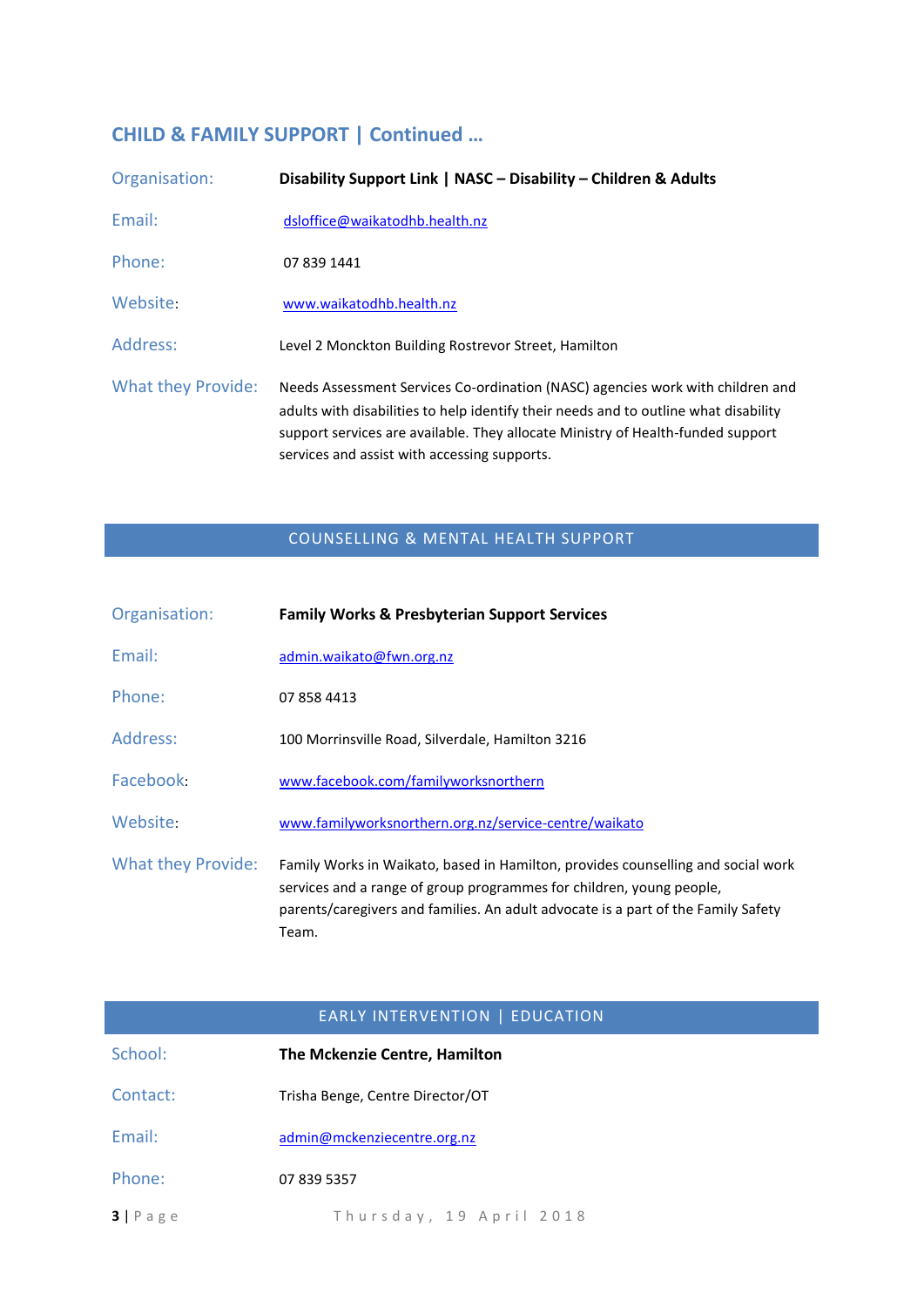#### **EARLY INTERVENTION – EDUCATION | Continued …**

| Organisation:             | <b>Family Works &amp; Presbyterian Support Services</b>                                                                                                                                                                                                |
|---------------------------|--------------------------------------------------------------------------------------------------------------------------------------------------------------------------------------------------------------------------------------------------------|
| Email:                    | admin.waikato@fwn.org.nz                                                                                                                                                                                                                               |
| Phone:                    | 07 858 4413                                                                                                                                                                                                                                            |
| Address:                  | 100 Morrinsville Road, Silverdale, Hamilton 3216                                                                                                                                                                                                       |
| Facebook:                 | www.facebook.com/familyworksnorthern                                                                                                                                                                                                                   |
| Website:                  | www.familyworksnorthern.org.nz/service-centre/waikato                                                                                                                                                                                                  |
| <b>What they Provide:</b> | Family Works in Waikato, based in Hamilton, provides counselling and social work<br>services and a range of group programmes for children, young people,<br>parents/caregivers and families. An adult advocate is a part of the Family Safety<br>Team. |

- Organisation: **The McKenzie Centre**
- Address: 30 Hammond Street, Hamilton
- Website: [www.mckenziecentre.org.nz](http://www.mckenziecentre.org.nz/)

What they Provide: Early intervention for children with special needs. At the centre they use a transdisciplinary approach to intervention. In this approach the family is on the team and involved at every stage. Every family has a key worker. Referrals are accepted directly from families or agencies and children can attend from birth, or at diagnosis, to school age who have delays in their development or are at risk of development delays. This could include children with intellectual, physical, communication and /or sensory disabilities, as well as those children with delays although no specific disability can be identified. Staff consist of an Assistive Technology Specialist, Early Intervention Teachers, Occupational Therapists, Physiotherapist, Psychologist, Social Worker, Speech Language Therapists and Education Support Workers.

| School:            | <b>Conductive Education Pre-School</b>                                                    |
|--------------------|-------------------------------------------------------------------------------------------|
| Email:             | cewaikato@xtra.co.nz                                                                      |
| Phone:             | 07 855 7013                                                                               |
| Address:           | Woodstock School Grounds, corner of Fairfield Road & Anson Avenue, Fairfield,<br>Hamilton |
| Website:           | www.cewaikato.org.nz                                                                      |
| $4   P \text{age}$ | Thursday, 19 April 2018                                                                   |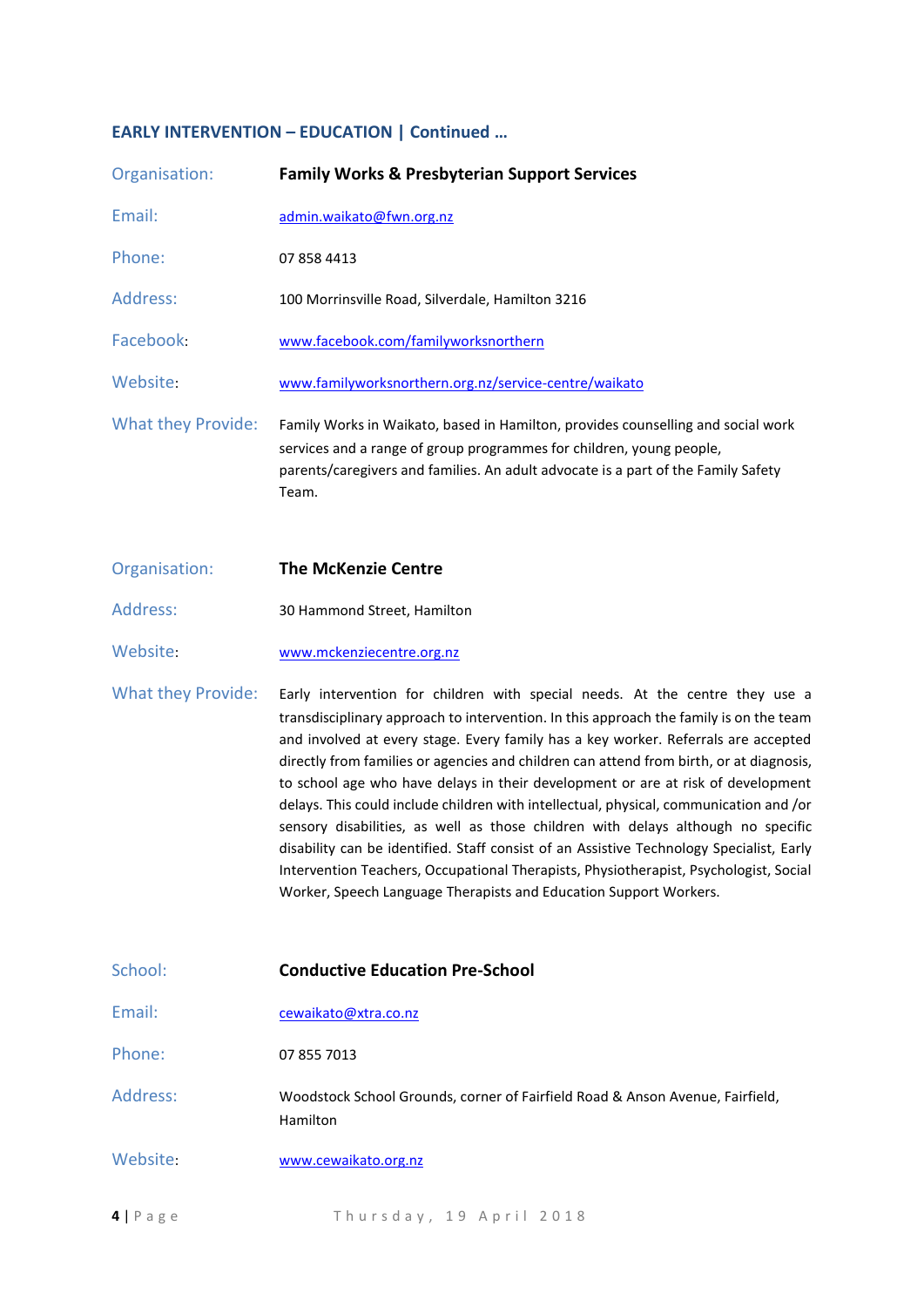#### **EARLY INTERVENTION – EDUCATION | Continued …**

What they Provide: Conductive Education Preschool offers a programme for children birth to 6 year's old who are experiencing physical difficulties either as a diagnosis or symptom of a condition. It has targeted early intervention classes, individual programmes, support and education for the family. There is an assessment and provision of equipment to support learning, access, and mobility across all settings. Speech & Language Therapy to support difficulty in areas of feeding, communication and speech. Early intervention support for access to learning with mainstream early childhood education. Transition to school programme. Each class is led by a qualified Conductor.

| SPECIAL SCHOOLS & UNITS   EDUCATION |                                                                                                                                                                                                                                                                                                                            |
|-------------------------------------|----------------------------------------------------------------------------------------------------------------------------------------------------------------------------------------------------------------------------------------------------------------------------------------------------------------------------|
| School:                             | Hamilton North School - Specialist Learning Centre                                                                                                                                                                                                                                                                         |
| Satellites:                         | Waipa Primary School, Kia Toa Street, Ngaruawahia                                                                                                                                                                                                                                                                          |
|                                     | Crawshaw School, Crawshaw Drive, Nawton, Hamilton                                                                                                                                                                                                                                                                          |
|                                     | Te Totara Primary School, 31 Hector Drive, Hamilton                                                                                                                                                                                                                                                                        |
|                                     | Rototuna Senior High School, Kimbrae Drive, Rototuna                                                                                                                                                                                                                                                                       |
| Principal:                          | Tony Kane - principal@hamnorth.school.nz                                                                                                                                                                                                                                                                                   |
| Email:                              | admin@hamnorth.school.nz                                                                                                                                                                                                                                                                                                   |
| Phone:                              | 07 849 3029                                                                                                                                                                                                                                                                                                                |
| Address:                            | Warwick Avenue, Te Rapa, Hamilton                                                                                                                                                                                                                                                                                          |
| Website:                            | www.hamnorth.school.nz                                                                                                                                                                                                                                                                                                     |
| <b>What they Provide:</b>           | Hamilton North School caters for students with special needs from 5 to 21 years of<br>age. They offer a functional adapted curriculum designed for students who have<br>needs that cannot be met by the regular school curriculum.                                                                                         |
|                                     | The school comprises a base school plus satellite classes in two primary and a middle<br>school. This provides students a choice and range of learning environments. With the<br>co-operation of these mainstream schools, classes of Hamilton North students and<br>staff are located and supported by their host school. |
|                                     | The education curriculum and programme for special needs students is broad and<br>relevant to their current and future needs which will include areas that will help the                                                                                                                                                   |
|                                     | students learn to cope more effectively within a variety of environments and within<br>their communities.                                                                                                                                                                                                                  |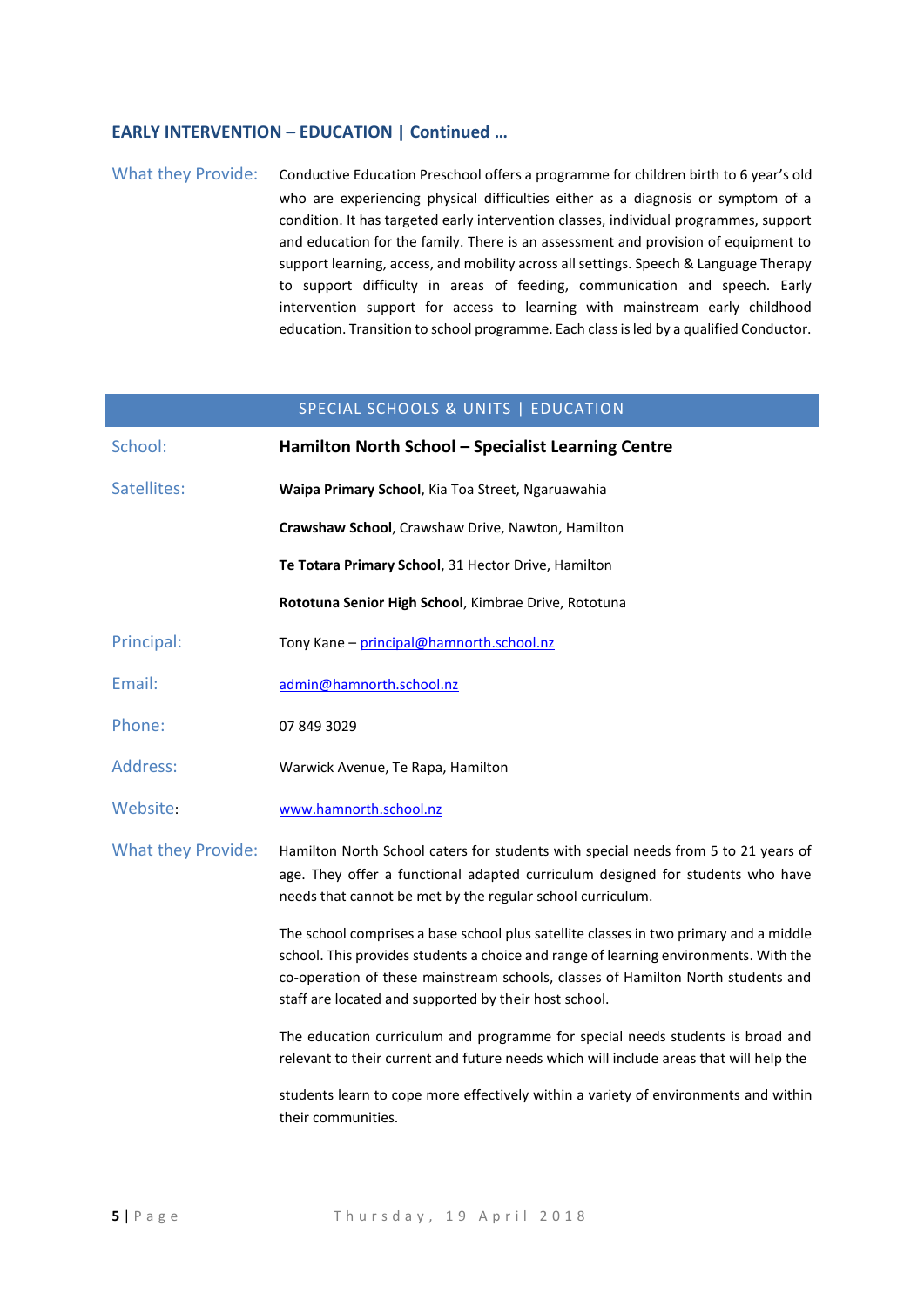## **SPECIAL SCHOOLS & UNITS – EDUCATION | Continued …**

| School:            | Patricia Avenue School - Base                                                                                                                                                                                                                                                                                                                                                                                                                                                                                                                                                                                                                             |
|--------------------|-----------------------------------------------------------------------------------------------------------------------------------------------------------------------------------------------------------------------------------------------------------------------------------------------------------------------------------------------------------------------------------------------------------------------------------------------------------------------------------------------------------------------------------------------------------------------------------------------------------------------------------------------------------|
| Contact:           | Andrea                                                                                                                                                                                                                                                                                                                                                                                                                                                                                                                                                                                                                                                    |
| Email:             | office@patave.school.nz                                                                                                                                                                                                                                                                                                                                                                                                                                                                                                                                                                                                                                   |
| Phone:             | 07 856 9350                                                                                                                                                                                                                                                                                                                                                                                                                                                                                                                                                                                                                                               |
| Address:           | 20 Patricia Avenue, Hamilton                                                                                                                                                                                                                                                                                                                                                                                                                                                                                                                                                                                                                              |
| Website:           | www.patave.school.nz                                                                                                                                                                                                                                                                                                                                                                                                                                                                                                                                                                                                                                      |
| What they Provide: | Patricia Avenue School is a specialist school for children and young people who have<br>intellectual disability. Our students are aged 5-21 years. While the base school is in<br>Patricia Avenue in Hamilton East more than half of our students are in satellite<br>classes. They have primary age students at Melville Primary, Silverdale Normal and<br>Woodstock Primary Schools, intermediate students at Marian School, Fairfield<br>Intermediate and Cambridge Middle School, secondary students at Melville High and<br>Te Awamutu College and a tertiary group of students learning in a community based<br>setting in Clifton Road in the CBD. |

| <b>THERAPIES SERVICES</b> |                                                                                                                                                                                                                                                                                                                                                                                                                                                                                                                                                                                                                                                                                                         |
|---------------------------|---------------------------------------------------------------------------------------------------------------------------------------------------------------------------------------------------------------------------------------------------------------------------------------------------------------------------------------------------------------------------------------------------------------------------------------------------------------------------------------------------------------------------------------------------------------------------------------------------------------------------------------------------------------------------------------------------------|
| Organisation:             | <b>Conductive Education Pre-School</b>                                                                                                                                                                                                                                                                                                                                                                                                                                                                                                                                                                                                                                                                  |
| Email:                    | cewaikato@xtra.co.nz                                                                                                                                                                                                                                                                                                                                                                                                                                                                                                                                                                                                                                                                                    |
| Phone:                    | 07 855 7013                                                                                                                                                                                                                                                                                                                                                                                                                                                                                                                                                                                                                                                                                             |
| Address:                  | Woodstock School Grounds, corner of Fairfield Road & Anson Avenue, Fairfield,<br>Hamilton                                                                                                                                                                                                                                                                                                                                                                                                                                                                                                                                                                                                               |
| Website:                  | www.cewaikato.org.nz                                                                                                                                                                                                                                                                                                                                                                                                                                                                                                                                                                                                                                                                                    |
| <b>What they Provide:</b> | Conductive Education Preschool offers a programme for children birth to 6 year's old<br>who are experiencing physical difficulties either as a diagnosis or symptom of a<br>condition. It has targeted early intervention classes, individual programmes, support<br>and education for the family. There is an assessment and provision of equipment to<br>support learning, access, and mobility across all settings. Speech & Language Therapy<br>to support difficulty in areas of feeding, communication and speech. Early<br>intervention support for access to learning with mainstream early childhood<br>education. Transition to school programme. Each class is led by a qualified Conductor. |